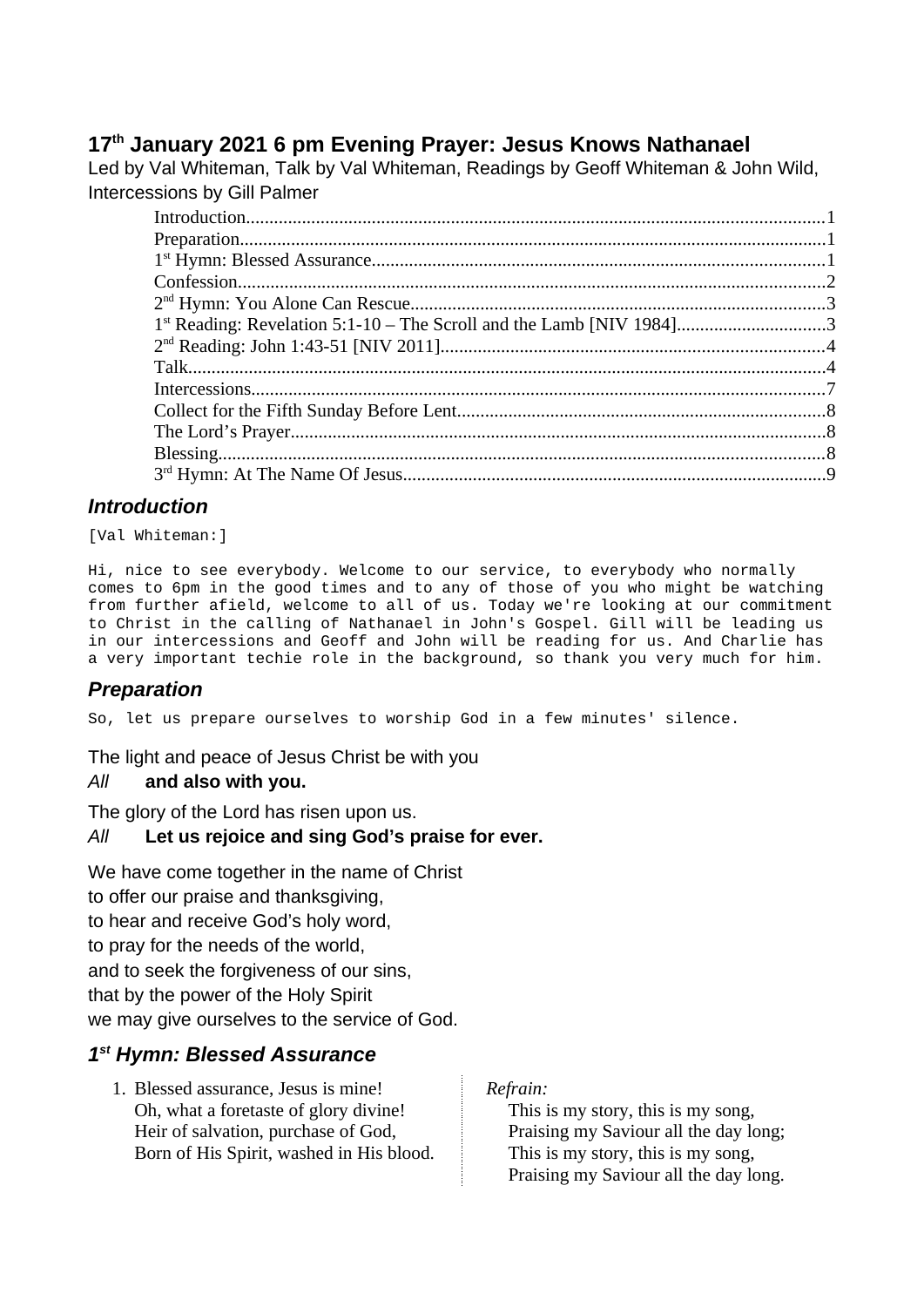- 2. Perfect submission, perfect delight, Visions of rapture burst on my sight; Angels descending, bring from above Echoes of mercy, whispers of love. *Refrain*
- 3. Perfect submission, all is at rest, I in my Saviour am happy and blest; Watching and waiting, looking above, Filled with His goodness, lost in His love. *Refrain*

## <span id="page-1-0"></span>*Confession*

Having sung God's praises, now we think about the things that we may have said or done that are displeasing to Him. So we say together our confession.

*All* **Most merciful God,**

**Father of our Lord Jesus Christ, we confess that we have sinned in thought, word and deed. We have not loved you with our whole heart. We have not loved our neighbours as ourselves. In your mercy forgive what we have been, help us to amend what we are, and direct what we shall be; that we may do justly, love mercy, and walk humbly with you, our God. Amen.**

#### *Absolution*

May the God of love and power forgive us and free us from our sins, heal and strengthen us by his Spirit, and raise us to new life in Christ our Lord.

#### *All* **Amen.**

#### *Prayer of thanksgiving*

Blessed are you, sovereign God, our light and our salvation; to you be glory and praise for ever. You led your people to freedom by a pillar of cloud by day and a pillar of fire by night. May we who walk in the light of your presence acclaim your Christ, rising victorious, as he banishes all darkness from our hearts and minds. Blessed be God, Father, Son and Holy Spirit:

## *All* **Blessed be God for ever.**

## *Opening prayer*

The day is almost over, and the evening has come; let us pray with one heart and mind.

*Silence is kept.*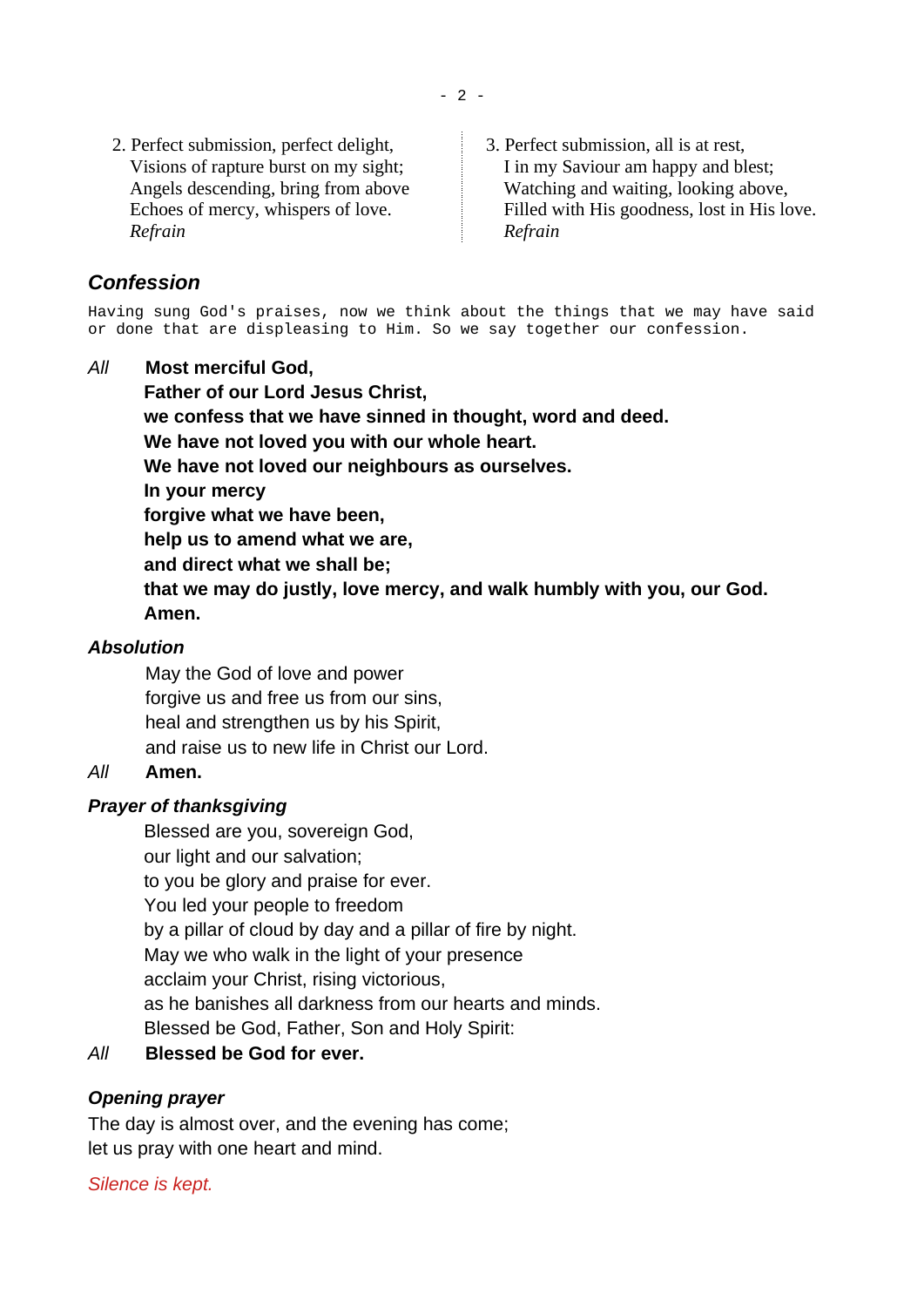As our evening prayer rises before you, O God, so may your Spirit come down upon us to set us free to sing your praise for ever and ever.

#### *All* **Amen***.*

## <span id="page-2-2"></span>*2 nd Hymn: You Alone Can Rescue*

1. Who, O Lord, could save themselves Their own soul could heal? Our shame was deeper than the sea Your grace is deeper still

*Repeat verse 1*

*Chorus:*

You alone can rescue, You alone can save You alone can lift us from the grave You came down to find us, led us out of death To You alone belongs the highest praise

2. You, O Lord, have made a way The great divide You heal For when our hearts were far away Your love went further still Yes, your love goes further still

*Chorus*

To You alone belongs the highest praise To You alone belongs the highest praise

# <span id="page-2-1"></span>*1 st Reading: Revelation 5:1-10 – The Scroll and the Lamb [NIV 1984]*

1 Then I saw in the right hand of him who sat on the throne a scroll with writing on both sides and sealed with seven seals. 2 And I saw a mighty angel proclaiming in a loud voice, 'Who is worthy to break the seals and open the scroll?' 3 But no one in heaven or on earth or under the earth could open the scroll or even look inside it. 4 I wept and wept because no one was found who was worthy to open the scroll or look inside. 5 Then one of the elders said to me, 'Do not weep! See, the Lion of the tribe of Judah, the Root of David, has triumphed. He is able to open the scroll and its seven seals.'

6 Then I saw a Lamb, looking as if it had been slain, standing in the centre of the throne, encircled by the four living creatures and the elders. He had had seven horns and seven eyes, which are the seven spirits of God sent out into all the earth. 7 He came and took the scroll from the right hand of him who sat on the throne. 8 And when he had taken it, the four living creatures and the twenty-four elders fell down before the Lamb. Each one had a harp and they were holding golden bowls full of incense, which are the prayers of the saints. 9 And they sang a new song:

'You are worthy to take the scroll and to open its seals, because you were slain, and with your blood you purchased men for God from every tribe and language and people and nation.

10 You have made them to be a kingdom and priests to serve our God, and they will reign on the earth.'

This is the Word of the Lord **Thanks be to God**

## <span id="page-2-0"></span>*2 nd Reading: John 1:43-51 [NIV 2011]*

43 The next day Jesus decided to leave for Galilee. Finding Philip, he said to him, 'Follow me.'

44 Philip, like Andrew and Peter, was from the town of Bethsaida. 45 Philip found Nathanael and told him, 'We have found the one Moses wrote about in the Law, and about whom the prophets also wrote – Jesus of Nazareth, the son of Joseph.'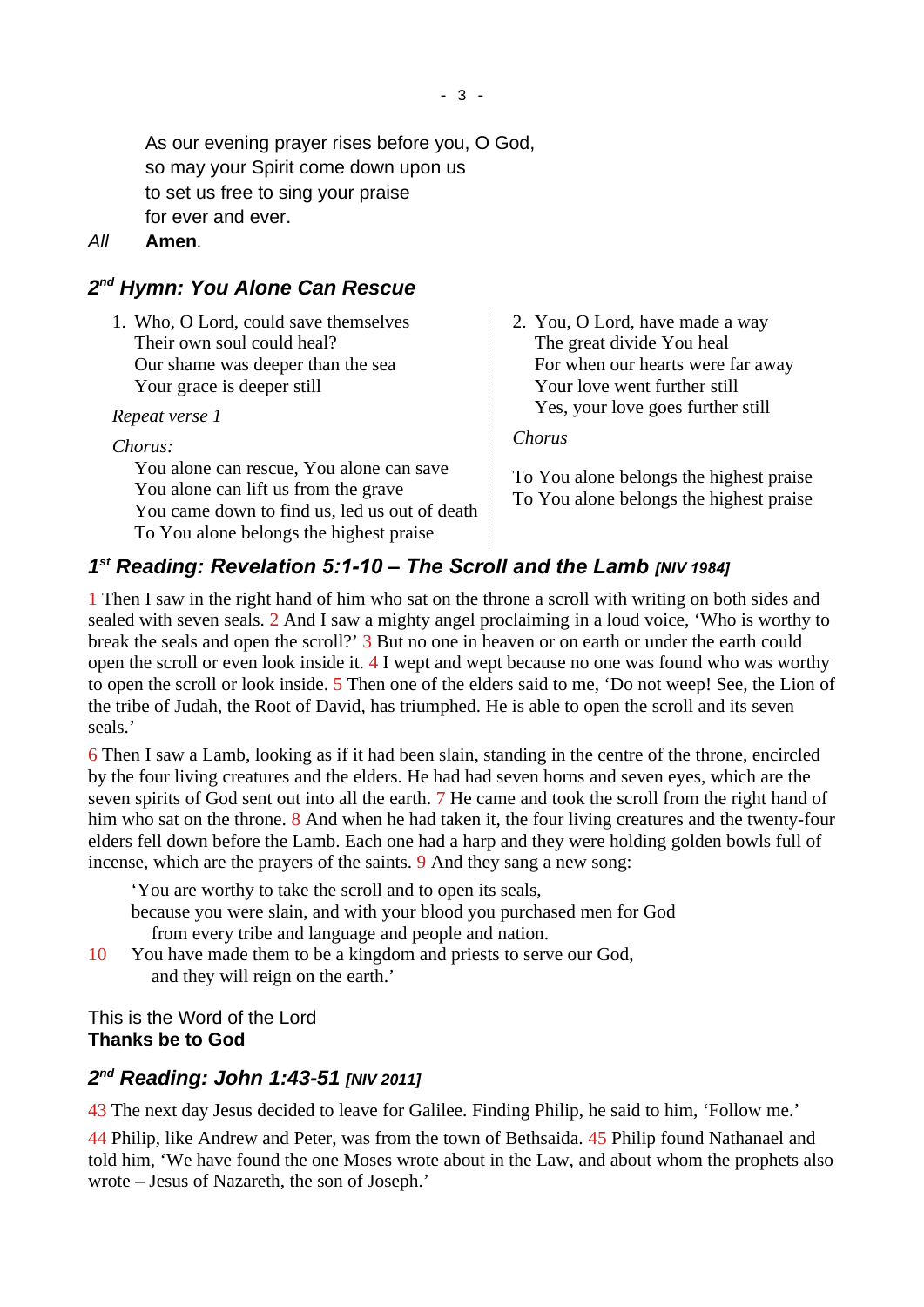46 'Nazareth! Can anything good come from there?' Nathanael asked.

'Come and see,' said Philip.

47 When Jesus saw Nathanael approaching, he said of him, 'Here truly is an Israelite in whom there is no deceit.'

48 'How do you know me?' Nathanael asked.

Jesus answered, 'I saw you while you were still under the fig-tree before Philip called you.'

49 Then Nathanael declared, 'Rabbi, you are the Son of God; you are the king of Israel.'

50 Jesus said, 'You believe because I told you I saw you under the fig-tree. You will see greater things than that.' 51 He then added, 'Very truly I tell you, you will see "heaven open, and the angels of God ascending and descending on" the Son of Man.'

## This is the Word of the Lord **Thanks be to God**

## <span id="page-3-0"></span>*Talk*

[Val Whiteman:]

We're thinking about commitment to Christ, from this reading in John. I don't remember ever having to preach on it before, so it's been an interesting experience doing the research. And it would be really helpful if you looked up the story of Jacob in Genesis after this.

In lockdown we've all found interesting things to do and for me, it's been a bit unusual. My father worked in wood all his life and he was very skilled, so I've always loved wood. Well, since lockdown, Geoff and I have been making holding crosses. I don't know if you can see them, or it, from wood which we cut from our garden. And I know, not everybody finds this thing fascinating, but I do.





And Geoffrey kindly shaped it for me, so that it is a blank which looks like this. I cut it out.

And this is a really rough one that I've just started. So you can see I've just been doing the hacksawing on it. And it takes me ages to get it to the point where I linseed oiled it, and it's all smooth and beautiful and I can give it away.





The reading I'm looking for is the one in John which is Nathanael, the call of Nathanael. The Nathanael in this reading means 'given by God', like the more familiar 'Theodore', the Greek variant of it. And he's probably, if you are wondering why you haven't heard of him anywhere else, he's probably the Bartholomew of the other gospels, and 'Bartholomew' means, as you probably know,

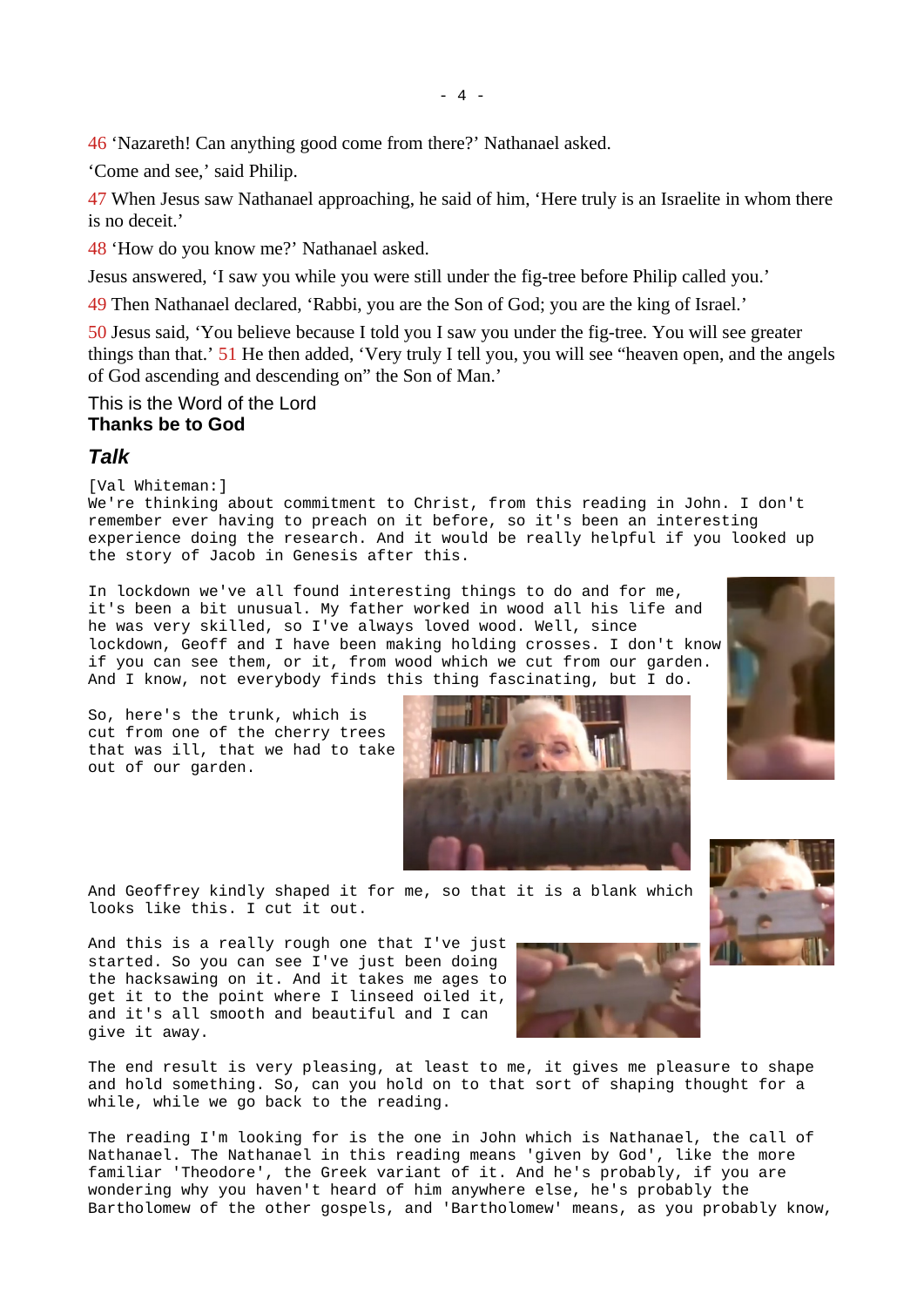'son of Tholomeus', and so that is sort of the equivalent of a surname. That's just in case you were worried that there was an extra disciple that John knew about, that the other gospel writers didn't, or *vice versa*.

So this is a rather odd story about the call of a man who came from Cana in Galilee, and had a very low opinion of anyone who came from Nazareth. You remember that Philip his friend asked how the crowd is to be fed at the feeding of the 5,000, and he's there then. And when the Greeks come to see Jesus in Jerusalem, in John 12, and Philip and Andrew bring them to see Him. Philip has a Greek name like Andrew (Nathanael doesn't).

When Philip, who calls Nathanael, speaks to Nathanael, you can sense his excitement. This Greek-speaking Andrew's brother, who comes from Bethsaida, the house of fish, Philip comes to Nathanael, obviously a friend, and he speaks to him about Jesus, and he is so excited! The structure of the sentence that he writes is, in the original, something like, "The Messiah! The one Moses and the prophets wrote about, we found Him!" And 'Nazareth' comes at the end, Jesus from Nazareth. When Nathanael jokes about Nazareth and Philip uses the same words for the inquiry that Jesus did to the disciples, "Come and see!"

And then there's the part I've always found a bit strange: when he comes to Jesus, Jesus describes Nathanael as "an Israelite, in whom there is no guile or deceit." The word he uses there interestingly is the same word that's used for fishing hook, somebody that you hook in by guile or deceit. But if you look at the end of the reading, verse 51, you may get a clue as to why Jesus says this, because Jesus is talking about Jacob. I don't know whether, when Nathanael was under the fig tree, he was contemplating Jacob's life. If he were, it would make sense. But you remember, and this is where the Genesis passage comes in, that Jacob, the trickster, tricked his brother out of his birthright, his brother Esau. And more than that, with the help of his mother, he also tricked him out of his blessing from Isaac, normally reserved for the firstborn. And Esau was of course the older twin. If you want to look at that, that's in Genesis 25 & 27.

So, when Jacob is growing up, and for a lot of Genesis, the Genesis story, he is not a very pleasant person: he tricks his way through life. As a patriarch, you know, you feel he's got a fairly long way to go before he meets anything like God's standards. You remember, he goes and finds a wife, with his kinsmen Laban, who in turn tricks him. When he's coming home again, he is frightened of Esau, with good reason. And so when he's travelling home with all his flocks that he's got with Laban and all his wives and all these children, he waits, and he talks to God and he's, perhaps for the first time in his life, a frightened man coming home, he really wrestles with God in prayer, he spends the night, Genesis talks about him wrestling with an angel in Genesis 32. So, when the angel has finished wrestling with him, slightly later, God appears during a dream that Jacob has, which we'll talk about in a minute, and his name is changed. You remember that Jacob is one of the patriarchs from whom the nation of Israel descended. He's the one who had the 12 sons from whom the 12 tribes are named. He really seems to have found walking in God's way very challenging. As I say, he's full of guile.

So when Jesus tells Nathanael that he has no guile, he's paying him a huge compliment. Unlike the patriarch and unlike many of his contemporaries and indeed Israelites through history, Nathanael is genuine. He wants to obey God's law, and walk God's way.

You can see Nathanael's astonishment, that Jesus should have known him in this way and known that he was meditating under a fig tree. And something as slight as that convinces him that Jesus is who Philip said He was: "the Messiah, the Son of God and the King of Israel." Jesus' answer to him after that takes us to the crux of this passage.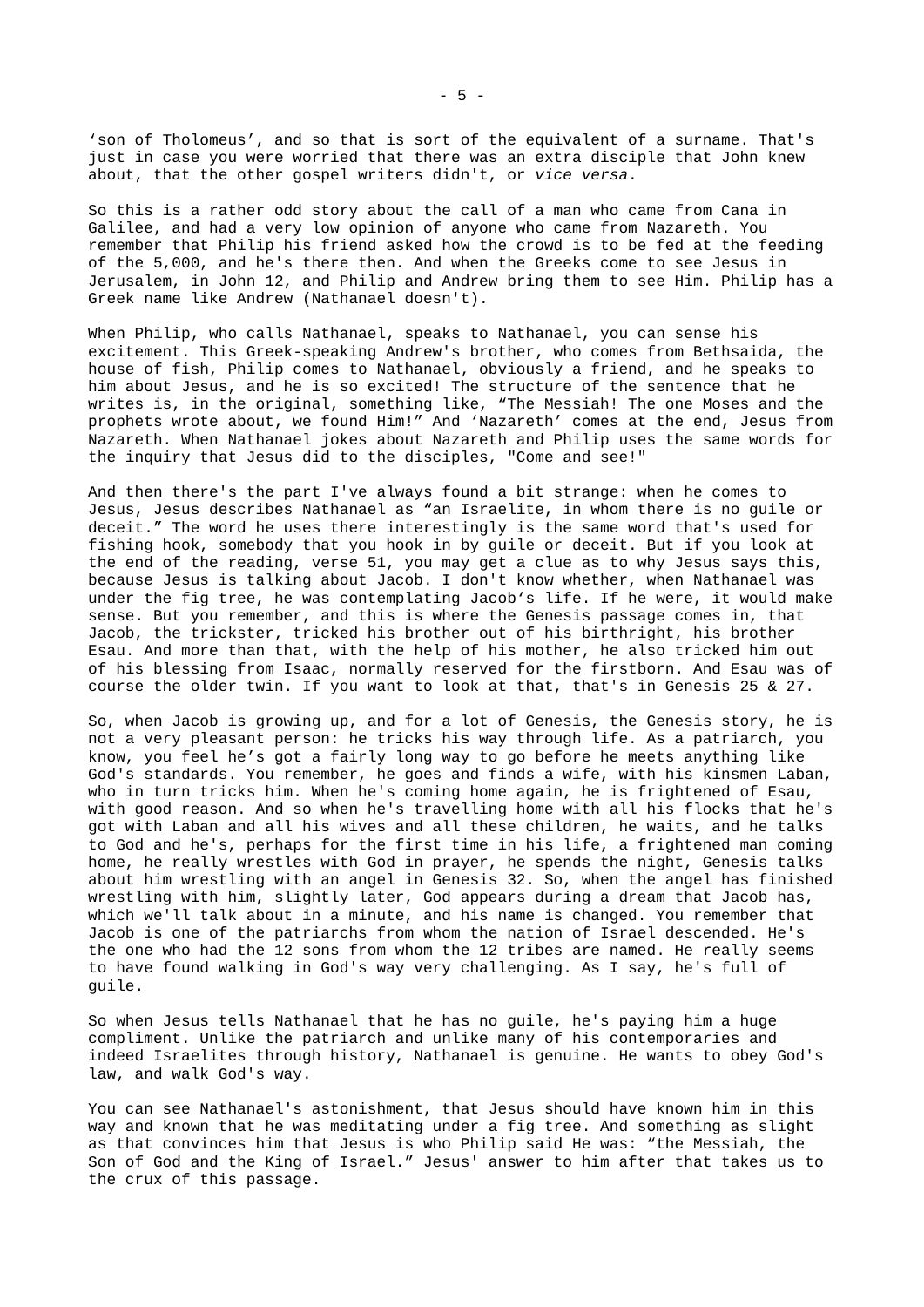How does Nathanael believe? On the evidence before him, he accepts who Jesus is, he accepts the testimony of Philip. But Jesus says at that moment, Nathanael actually doesn't understand what it means for Jesus to be Son of God and King of Israel: they're just words. Nathanael is wonderfully moved by the fact that he seems to have found the Messiah, but there's no depth to his knowledge. Following Jesus will deepen his understanding of who Jesus is and what He's come to do.

So at the end of the passage in verse 51, Jesus goes back to the Jacob story. Still on the way home, after the wrestling, Jacob sleeps. And he sees visions of angels ascending and descending on a ladder from Heaven to Earth. It's one of the most famous pictures from the Old Testament, you probably remember Jacob's ladder. There are various interpretations of this, a lot of them from Jewish theology, but one is that the vision occurred on the same mountain on which later the Temple at Jerusalem was built. So it represented the Old Covenant, where the link between Heaven and Earth, the ladder, was the sacrificial system. In the passage in John, and this is a sort of mind-blowing bit, Jesus says that He will become the link between Heaven and Earth, the New Covenant, the ladder which enables us to come into God's presence. God promised that Jacob would be blessed, that the whole world would be blessed, because of Jacob and his descendants. He didn't live to see it. What Jesus is saying is, Nathanael has. And at the time of the call of Nathanael, Nathanael didn't understand what it meant. His idea of Jesus was relatively superficial. You'll remember that even at the time of the crucifixion, the disciples struggled to understand why Jesus had to die. And they only came to realise the impact of His death after the resurrection of Jesus, His appearances and further teaching to them.

So this is a really interesting story about a man long ago, who was called by a friend, Philip, you might call him the first evangelist, called to a Jesus that he said was the Messiah. And yet what Jesus says right at that moment is, "You actually don't know. Let me take you deeper." And for us, I think, the story of our journey with Jesus will be the same. You note in the second reading where John in Revelation shows the risen Jesus, the Lamb, in triumph, in Heaven, part of Godhead, as he says earlier in the Revelation, the beginning and the end. Where we are on our journey will depend on our experience of who Jesus is, for us. We may see Him as a miracle worker, who we call on when we're desperate, like now. We may see Him as a friend, as a brother, as uniquely able to save us. But until we recognise the transcendent glory of the Son of God, we have a lot further to go.

Remember the holding cross I showed you at the beginning, it takes me hours to shape it. In the Bible we are likened to the potter's clay, and God shapes us, just as I shape the cross and smooth it, so God shapes us. Of course, the analogy doesn't go all that far because we are involved in the process and we let God shape us if we're obedient, but we aren't the finished product on day one.



Do you remember in C.S. Lewis, when people have reached Heaven, they say, "Further up and higher in." Knowing Jesus, travelling with Him, as we do, is inexhaustible. If you are getting bored with the Christian life, I suggest you go back and talk to Jesus about it. If it all feels a bit like a chore, then talk to Him, dare to ask Him for a deeper knowledge of Himself. Jesus describes knowing Himself, knowing Jesus, to Nathanael, as a long experience, a lifetime of knowing. So wherever we are on the Christian path, let's think about "Further up and higher in", and use this time when we can't meet together as we used to do, to think what we know of Jesus, and dare, dangerously I think, to ask Him for more of Himself. Amen.

Father God, You gave Your Son for us, to make a bridge between us and Heaven. We thank You that we can still know and follow Jesus. And we pray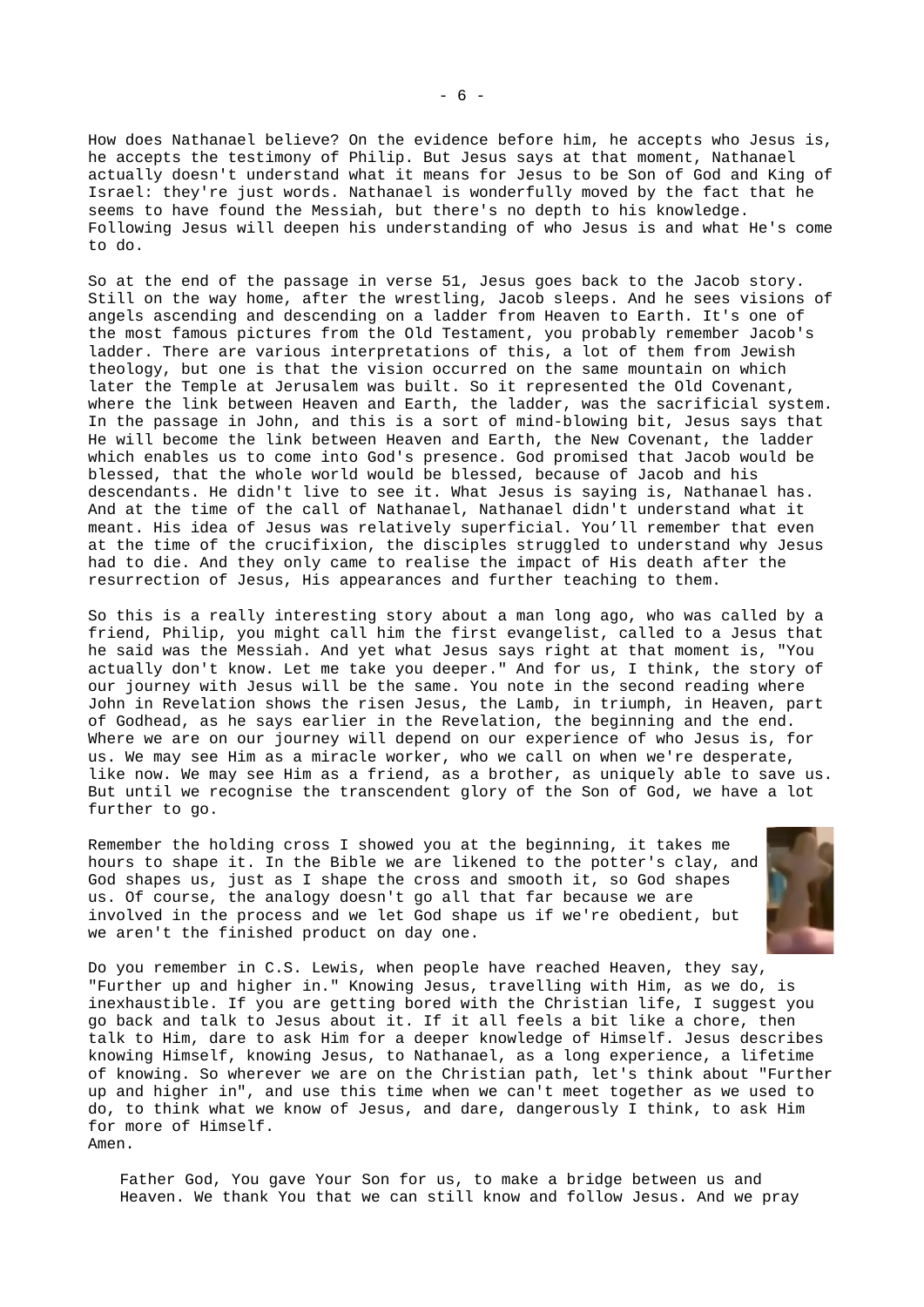now that You will give us grace to know Him better, until one day, we can see Him as He is. Amen.

#### <span id="page-6-0"></span>*Intercessions*

Now Gill will lead us in our intercessions.

[Gill Palmer:] Thank you, Val. In peace, let us pray to Jesus our Lord, who ever lives to make intercessions for us. I'll be using the responses, "God of love, hear our prayer."

Saviour of the world, be present in all places of suffering, violence and pain, and bring hope, even in the darkest night. Inspire us to continue Your work of reconciliation today. We pray particularly for America as they prepare to inaugurate the new President. We pray that there will be no violence or disturbance. And Lord, bring them peace. O Lord, help the new administration to heal the wounds that have opened up between different groups. Grant them wisdom and humility to create peace for all. God of love,

#### **hear our prayer.**

Lord of the Church, empower by Your Spirit all Christian people, and the work of Your Church in every land. Give us grace to proclaim the Gospel joyfully in word and deed. Bless all of our missionary partners. And we think especially of the Stoker family as they attempt to return to the UK at this time, when travel is difficult. May their journey be safe and free from hassle. God of love,

**hear our prayer.**

Shepherd and Guardian of our souls, guide and enable all who lead and serve this community and those on whom we depend for our daily needs. Grant that we may seek the peace and welfare of this place. Lord, we thank You for the care and support given by our mayor and councillors, and for the COVID-19 support group, Molly's Meals, and others working to support those in need across Kenilworth. We ask for compassion for our local businesses, and pray that they may receive all that they need to survive at this difficult time. God of love,

**hear our prayer.**

Great Physician, stretch out Your hand to bring comfort, wholeness and peace to all those who suffer in body, mind, or spirit. Fill us with compassion, that we may be channels of Your healing love.

In a moment of quiet, speak the names of those You know who are suffering in body, mind, or spirit.

Lord, we thank You for all those involved in delivering the COVID vaccine. Give them inner strength to cope with the long hours, and give them time to rest and be at peace. God of love, **hear our prayer.**

Conqueror of death, remember for good those whom we love but see no longer. Help us to live this day in the sure and certain hope of Your eternal victory. Let us commend ourselves, and all for whom we pray to the mercy and protection of God. God of love, **hear our prayer.**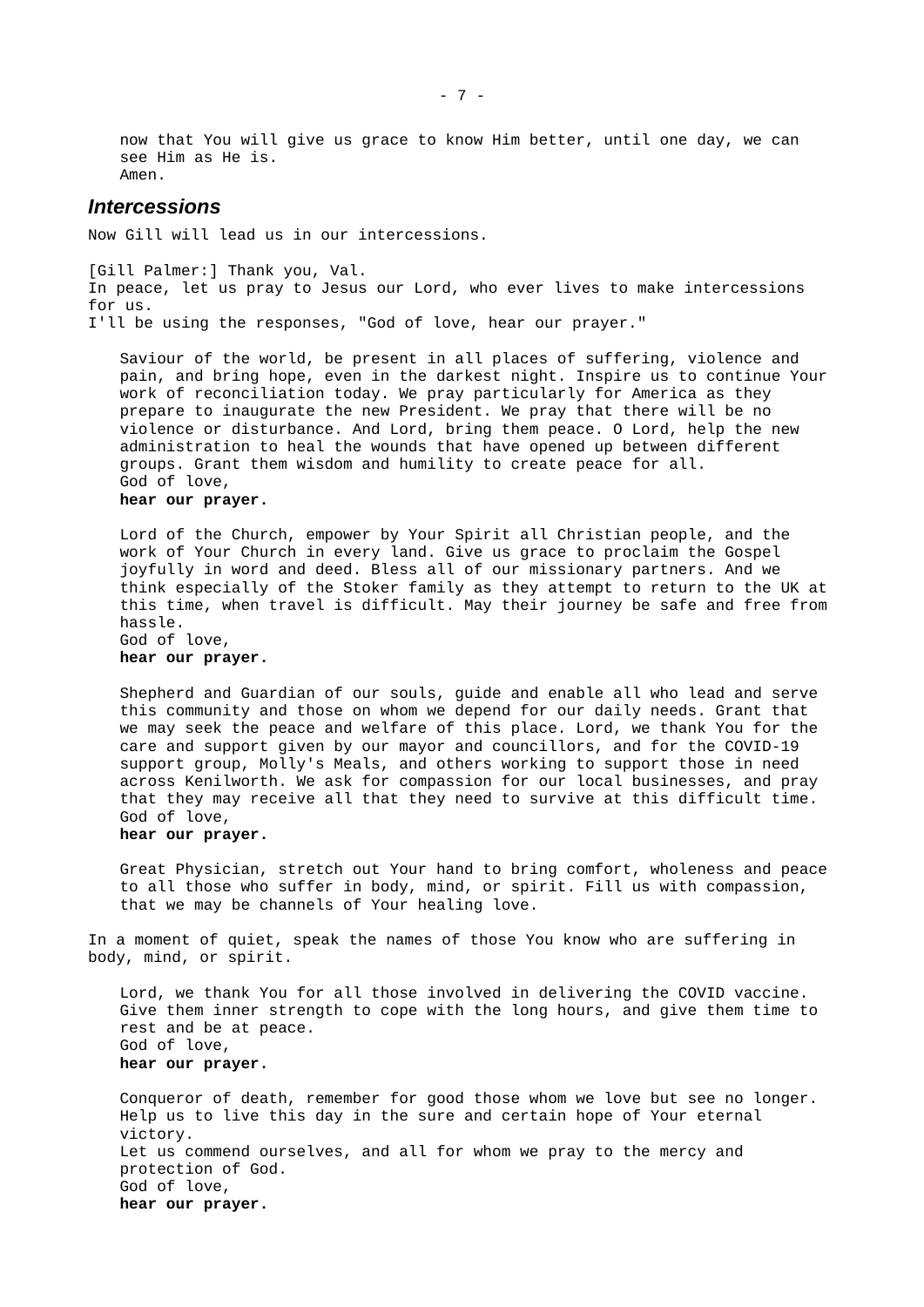And finally, it's a pandemic prayer from the Sutton Salvation Army.

For those who are unwell and concerned for loved ones, for those who were already anxious, for those immune-suppressed or -compromised, for those vulnerable because of underlying conditions, for those in the most at risk to coronavirus categories, for those watching their entire income stream dry up, for those who have no choice but to go out to work, and for those who are afraid to be at home, for those who are more lonely than they've ever been, for those who are bereaved and grieving,

God, be their healer, comfort and protection, be their strength, shield and provision, be their security, safety, and close companion.

Lord in Your mercy, accept these prayers for the sake of Your Son, our Lord Jesus Christ. Amen.

## <span id="page-7-2"></span>*Collect for the Fifth Sunday Before Lent*

Almighty God, by whose grace alone we are accepted and called to your service: strengthen us by your Holy Spirit and make us worthy of our calling; through Jesus Christ your Son our Lord, who is alive and reigns with you, in the unity of the Holy Spirit, one God, now and for ever. **Amen**

## <span id="page-7-1"></span>*The Lord's Prayer*

So let's say the Lord's Prayer together.

*All* **Our Father in heaven, hallowed be your name,**

**your kingdom come, your will be done, on earth as in heaven. Give us today our daily bread. Forgive us our sins as we forgive those who sin against us. Lead us not into temptation but deliver us from evil. For the kingdom, the power, and the glory are yours now and for ever. Amen.**

## <span id="page-7-0"></span>*Blessing*

[Gill:] I now I think I'm going to be joined by Val for a blessing.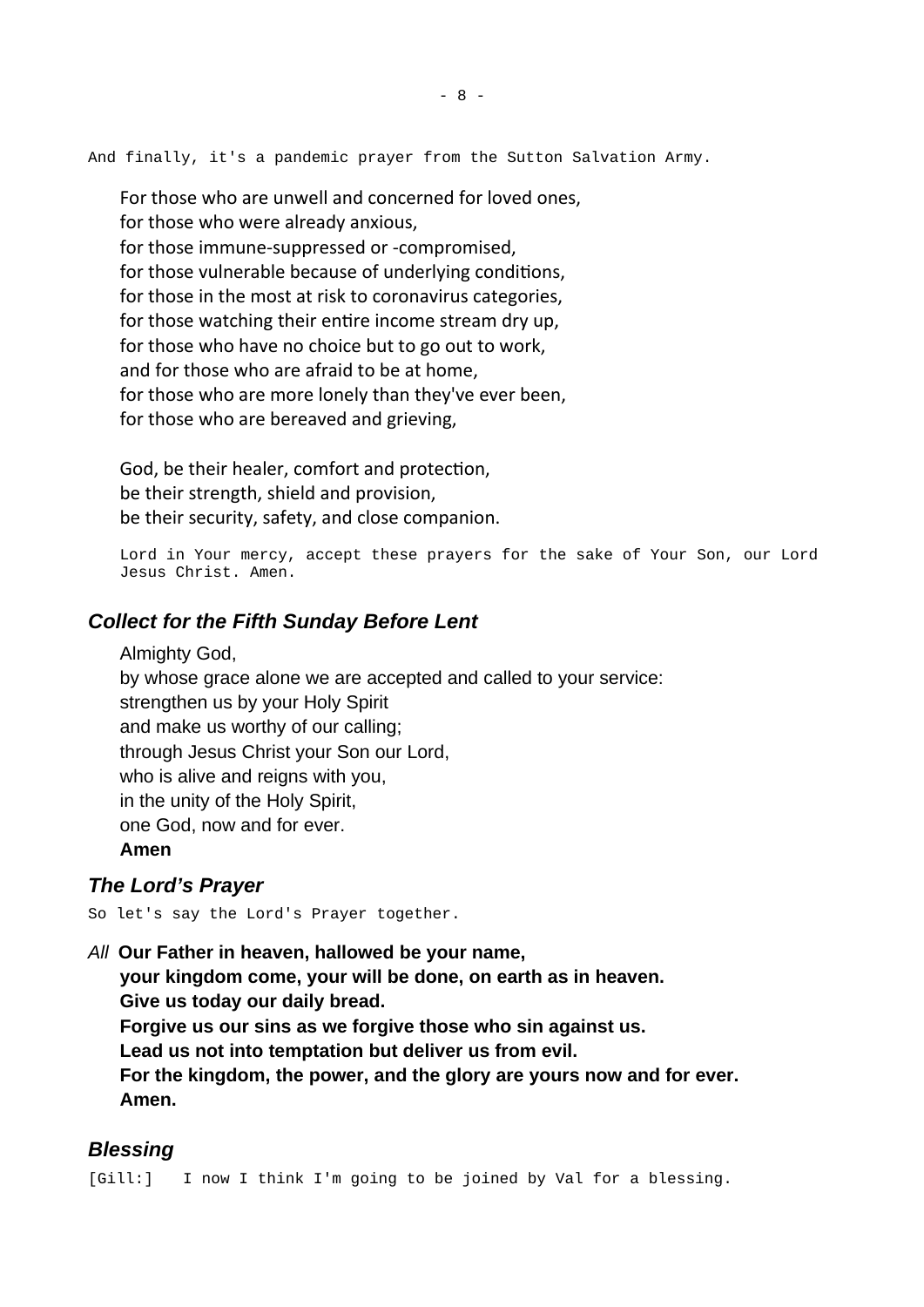[Gill:] The Lord bless you and keep you. The Lord make His face shine upon you and be gracious unto you. [Val:] The Lord turn His face toward you and give you peace.

[Gill:] So we say the grace.

[Val:] The grace of our Lord Jesus Christ, and the love of God, [Gill:] and the fellowship of the Holy Spirit be with us all evermore. Amen.

[Val:] Amen.

And, before we end we have a dismissal sentence:

Freely you have received, freely give.

It's been lovely having everybody with us. We've enjoyed sharing God's Word with you. And we end now with the next hymn, 'At The Name Of Jesus'. If anything has spoken to you, please get in touch with our administrator Denise, and she'll put you in touch with somebody who will pray for you.

So, God bless and good night.

## <span id="page-8-0"></span>*3 rd Hymn: At The Name Of Jesus*

- 1. At the name of Jesus Every knee shall bow, Every tongue confess Him King of glory now. 'Tis the Father's pleasure We should call Him Lord, Who from the beginning Was the mighty Word.
- 2. Humbled for a season To receive a name From the lips of sinners Unto whom He came, Faithfully He bore it Spotless to the last, Brought it back victorious, When from death He passed.
- 3. Name Him, brothers, name Him, With love strong as death, But with awe and wonder And with bated breath: He is God the Saviour, He is Christ the Lord, Ever to be worshipped, Trusted, and adored.
- 4. In your hearts enthrone Him; There let Him subdue All that is not holy, All that is not true. Crown Him as your Captain In temptation's hour, Let His will enfold you In its light and power.
- 5. Brothers, this Lord Jesus Shall return again, With His Father's glory, With His angel-train; For all wreaths of empire Meet upon His brow, And our hearts confess Him King of glory now.